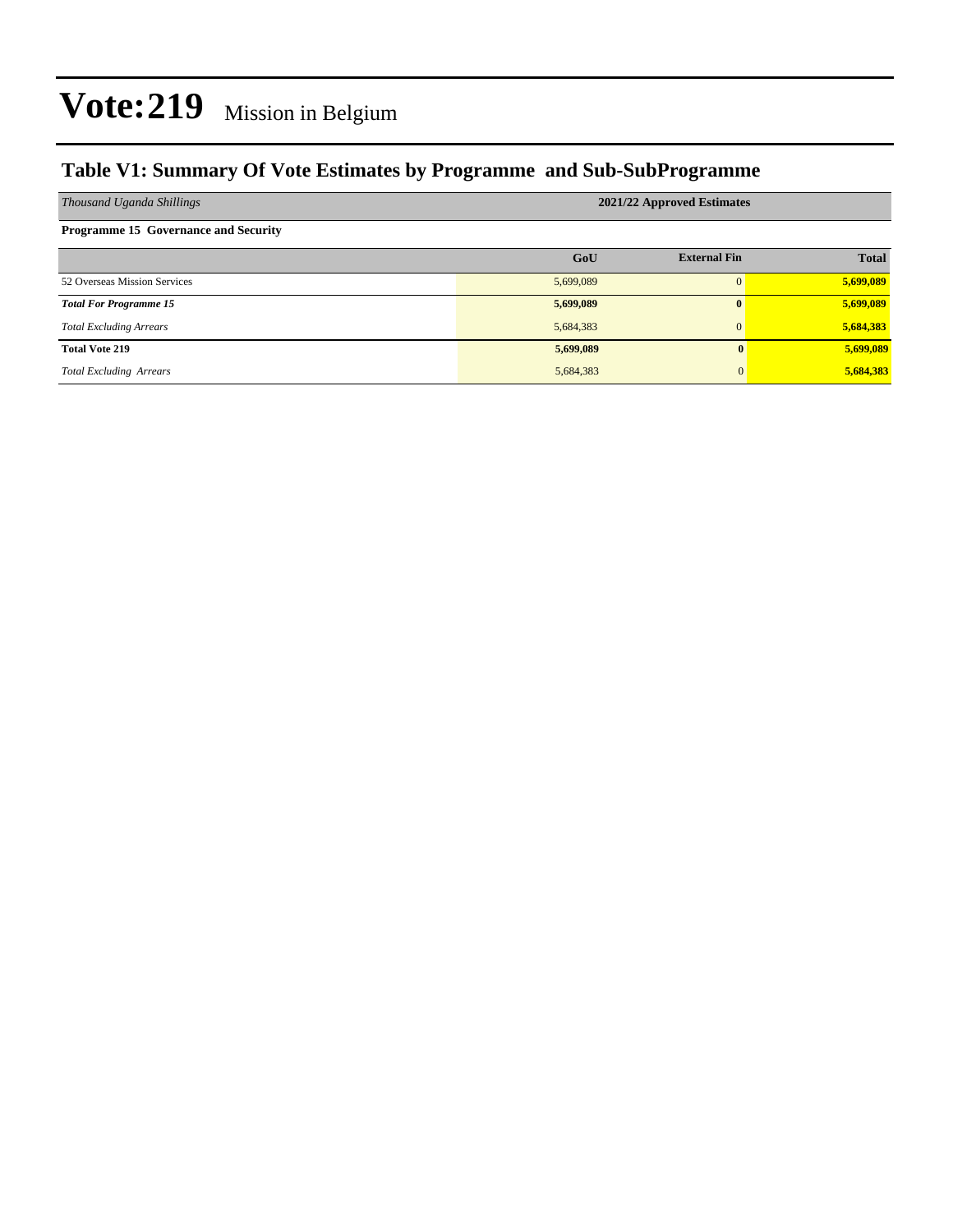## **Table V2: Summary Of Vote Estimates by Sub-SubProgramme,Department and Project**

| Thousand Uganda Shillings                                                 | 2020/21 Approved Budget<br>2021/22 Approved Estimates |                     |                |              |           |                               |              |
|---------------------------------------------------------------------------|-------------------------------------------------------|---------------------|----------------|--------------|-----------|-------------------------------|--------------|
| <b>Sub-SubProgramme 52 Overseas Mission Services</b>                      |                                                       |                     |                |              |           |                               |              |
| <b>Recurrent Budget Estimates</b>                                         | <b>Wage</b>                                           | <b>Non-Wage</b>     | <b>AIA</b>     | <b>Total</b> | Wage      | Non-Wage                      | <b>Total</b> |
| 01 Headquarters Brussels                                                  | 1,099,011                                             | 4,415,372           | $\mathbf{0}$   | 5,514,383    | 1,099,011 | 4,430,078                     | 5,529,089    |
| <b>Total Recurrent Budget Estimates for Sub-</b><br><b>SubProgramme</b>   | 1,099,011                                             | 4,415,372           | $\bf{0}$       | 5,514,383    | 1,099,011 | 4,430,078                     | 5,529,089    |
| Development Budget Estimates                                              | <b>GoU Dev't</b>                                      | <b>External Fin</b> | <b>AIA</b>     | <b>Total</b> |           | <b>GoU Dev't External Fin</b> | <b>Total</b> |
| 1741 Retooling of Mission in Brussels - Belgium                           | $\Omega$                                              | $\Omega$            | $\mathbf{0}$   | $\bf{0}$     | 170,000   | $\mathbf{0}$                  | 170,000      |
| <b>Total Development Budget Estimates for Sub-</b><br><b>SubProgramme</b> | $\bf{0}$                                              | $\mathbf{0}$        | 0              | $\bf{0}$     | 170,000   | $\mathbf{0}$                  | 170,000      |
|                                                                           | GoU                                                   | <b>External Fin</b> | <b>AIA</b>     | <b>Total</b> | GoU       | <b>External Fin</b>           | <b>Total</b> |
| <b>Total For Sub-SubProgramme 52</b>                                      | 5,514,383                                             | $\mathbf{0}$        | 0              | 5,514,383    | 5,699,089 | $\mathbf{0}$                  | 5,699,089    |
| <b>Total Excluding Arrears</b>                                            | 5,514,383                                             | $\mathbf{0}$        | $\overline{0}$ | 5,514,383    | 5,684,383 | $\mathbf{0}$                  | 5,684,383    |
| <b>Total Vote 219</b>                                                     | 5,514,383                                             | $\mathbf{0}$        | $\bf{0}$       | 5,514,383    | 5,699,089 | $\mathbf{0}$                  | 5,699,089    |
| <b>Total Excluding Arrears</b>                                            | 5,514,383                                             | $\mathbf{0}$        | $\mathbf{0}$   | 5,514,383    | 5,684,383 | $\mathbf{0}$                  | 5,684,383    |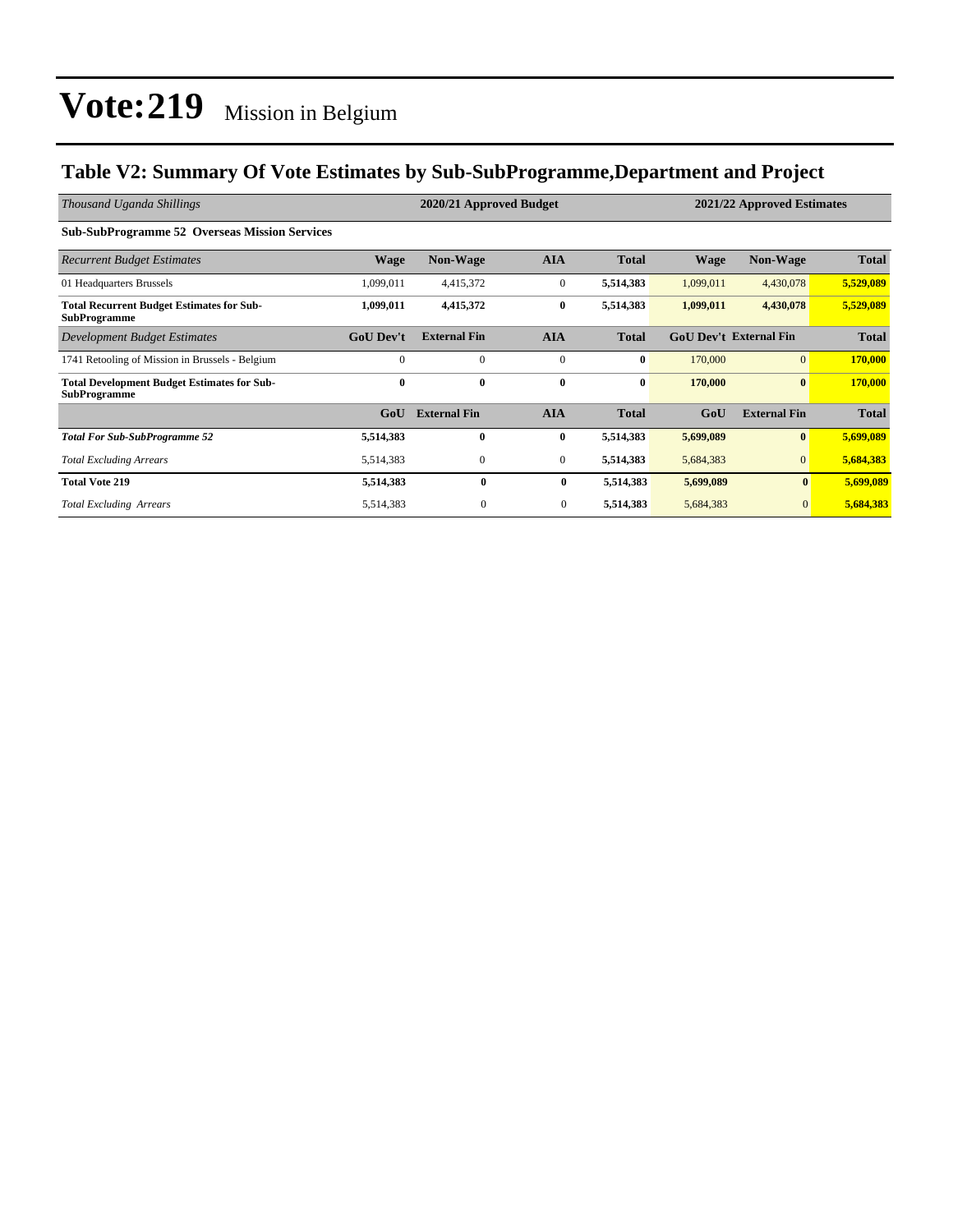## **Table V3: Summary Vote Estimates by Item**

| Thousand Uganda Shillings                                   | 2020/21 Approved Budget |                  |                  |                  | 2021/22 Approved Estimates |                     |              |  |
|-------------------------------------------------------------|-------------------------|------------------|------------------|------------------|----------------------------|---------------------|--------------|--|
|                                                             | GoU                     | External Fin     | AIA              | <b>Total</b>     | GoU                        | <b>External Fin</b> | <b>Total</b> |  |
| <b>Employees, Goods and Services (Outputs Provided)</b>     | 5,514,383               | $\bf{0}$         | $\bf{0}$         | 5,514,383        | 5,514,383                  | $\bf{0}$            | 5,514,383    |  |
| 211103 Allowances (Inc. Casuals, Temporary)                 | 1,848,787               | $\bf{0}$         | $\bf{0}$         | 1,848,787        | 1,988,787                  | $\bf{0}$            | 1,988,787    |  |
| 211105 Missions staff salaries                              | 1,099,011               | 0                | $\bf{0}$         | 1,099,011        | 1,099,011                  | $\bf{0}$            | 1,099,011    |  |
| 212101 Social Security Contributions                        | 330,000                 | 0                | $\bf{0}$         | 330,000          | 330,000                    | $\bf{0}$            | 330,000      |  |
| 213001 Medical expenses (To employees)                      | 170,000                 | 0                | $\bf{0}$         | 170,000          | 150,000                    | $\bf{0}$            | 150,000      |  |
| 221001 Advertising and Public Relations                     | 135,000                 | 0                | $\bf{0}$         | 135,000          | 155,000                    | $\bf{0}$            | 155,000      |  |
| 221003 Staff Training                                       | 40,000                  | $\bf{0}$         | $\bf{0}$         | 40,000           | 40,000                     | $\bf{0}$            | 40,000       |  |
| 221008 Computer supplies and Information Technology<br>(TT) | 30,000                  | 0                | $\bf{0}$         | 30,000           | 30,000                     | $\bf{0}$            | 30,000       |  |
| 221009 Welfare and Entertainment                            | 70,000                  | 0                | $\bf{0}$         | 70,000           | 55,000                     | $\bf{0}$            | 55,000       |  |
| 221011 Printing, Stationery, Photocopying and Binding       | 60,000                  | $\bf{0}$         | $\bf{0}$         | 60,000           | 70,000                     | $\bf{0}$            | 70,000       |  |
| 221014 Bank Charges and other Bank related costs            | 10,000                  | 0                | $\bf{0}$         | 10,000           | 12,585                     | $\bf{0}$            | 12,585       |  |
| 222001 Telecommunications                                   | 60,000                  | 0                | $\bf{0}$         | 60,000           | 60,000                     | $\bf{0}$            | 60,000       |  |
| 222002 Postage and Courier                                  | 15,000                  | $\bf{0}$         | $\bf{0}$         | 15,000           | 20,000                     | $\bf{0}$            | 20,000       |  |
| 222003 Information and communications technology<br>(ICT)   | 15,000                  | 0                | $\bf{0}$         | 15,000           | 10,000                     | $\bf{0}$            | 10,000       |  |
| 223001 Property Expenses                                    | 5,000                   | $\bf{0}$         | $\bf{0}$         | 5,000            | 10,000                     | $\bf{0}$            | 10,000       |  |
| 223002 Rates                                                | 5,000                   | 0                | $\bf{0}$         | 5,000            | $\bf{0}$                   | $\bf{0}$            | $\bf{0}$     |  |
| 223003 Rent – (Produced Assets) to private entities         | 1,000,000               | 0                | $\bf{0}$         | 1,000,000        | 850,000                    | $\bf{0}$            | 850,000      |  |
| 223005 Electricity                                          | 40,000                  | 0                | $\bf{0}$         | 40,000           | 50,000                     | $\bf{0}$            | 50,000       |  |
| 223006 Water                                                | 6,000                   | $\bf{0}$         | $\bf{0}$         | 6,000            | 10,000                     | $\bf{0}$            | 10,000       |  |
| 223007 Other Utilities- (fuel, gas, firewood, charcoal)     | 86,585                  | 0                | $\bf{0}$         | 86,585           | 50,000                     | $\bf{0}$            | 50,000       |  |
| 226001 Insurances                                           | 40,000                  | 0                | $\bf{0}$         | 40,000           | 80,000                     | $\bf{0}$            | 80,000       |  |
| 227001 Travel inland                                        | 75,000                  | 0                | $\bf{0}$         | 75,000           | 100,000                    | $\bf{0}$            | 100,000      |  |
| 227002 Travel abroad                                        | 90,000                  | 0                | $\bf{0}$         | 90,000           | 50,000                     | $\bf{0}$            | 50,000       |  |
| 227003 Carriage, Haulage, Freight and transport hire        | 110,000                 | 0                | $\bf{0}$         | 110,000          | 120,000                    | $\bf{0}$            | 120,000      |  |
| 227004 Fuel, Lubricants and Oils                            | 50,000                  | 0                | $\bf{0}$         | 50,000           | 60,000                     | $\bf{0}$            | 60,000       |  |
| 228001 Maintenance - Civil                                  | 70,000                  | 0                | $\bf{0}$         | 70,000           | 60,000                     | $\bf{0}$            | 60,000       |  |
| 228002 Maintenance - Vehicles                               | 50,000                  | 0                | $\bf{0}$         | 50,000           | 39,000                     | $\bf{0}$            | 39,000       |  |
| 282101 Donations                                            | 4,000                   | $\bf{0}$         | $\bf{0}$         | 4,000            | 15,000                     | $\bf{0}$            | 15,000       |  |
| <b>Investment</b> (Capital Purchases)                       | $\bf{0}$                | $\bf{0}$         | $\bf{0}$         | $\boldsymbol{0}$ | 170,000                    | $\bf{0}$            | 170,000      |  |
| 312201 Transport Equipment                                  | $\boldsymbol{0}$        | $\bf{0}$         | $\bf{0}$         | $\boldsymbol{0}$ | 170,000                    | $\bf{0}$            | 170,000      |  |
| <b>Arrears</b>                                              | $\bf{0}$                | $\bf{0}$         | $\bf{0}$         | $\boldsymbol{0}$ | 14,705                     | $\bf{0}$            | 14,705       |  |
| 321605 Domestic arrears (Budgeting)                         | $\bf{0}$                | $\bf{0}$         | $\bf{0}$         | $\boldsymbol{0}$ | 14,705                     | $\bf{0}$            | 14,705       |  |
| <b>Grand Total Vote 219</b>                                 | 5,514,383               | $\pmb{0}$        | $\bf{0}$         | 5,514,383        | 5,699,089                  | $\bf{0}$            | 5,699,089    |  |
| <b>Total Excluding Arrears</b>                              | 5,514,383               | $\boldsymbol{0}$ | $\boldsymbol{0}$ | 5,514,383        | 5,684,383                  | $\boldsymbol{0}$    | 5,684,383    |  |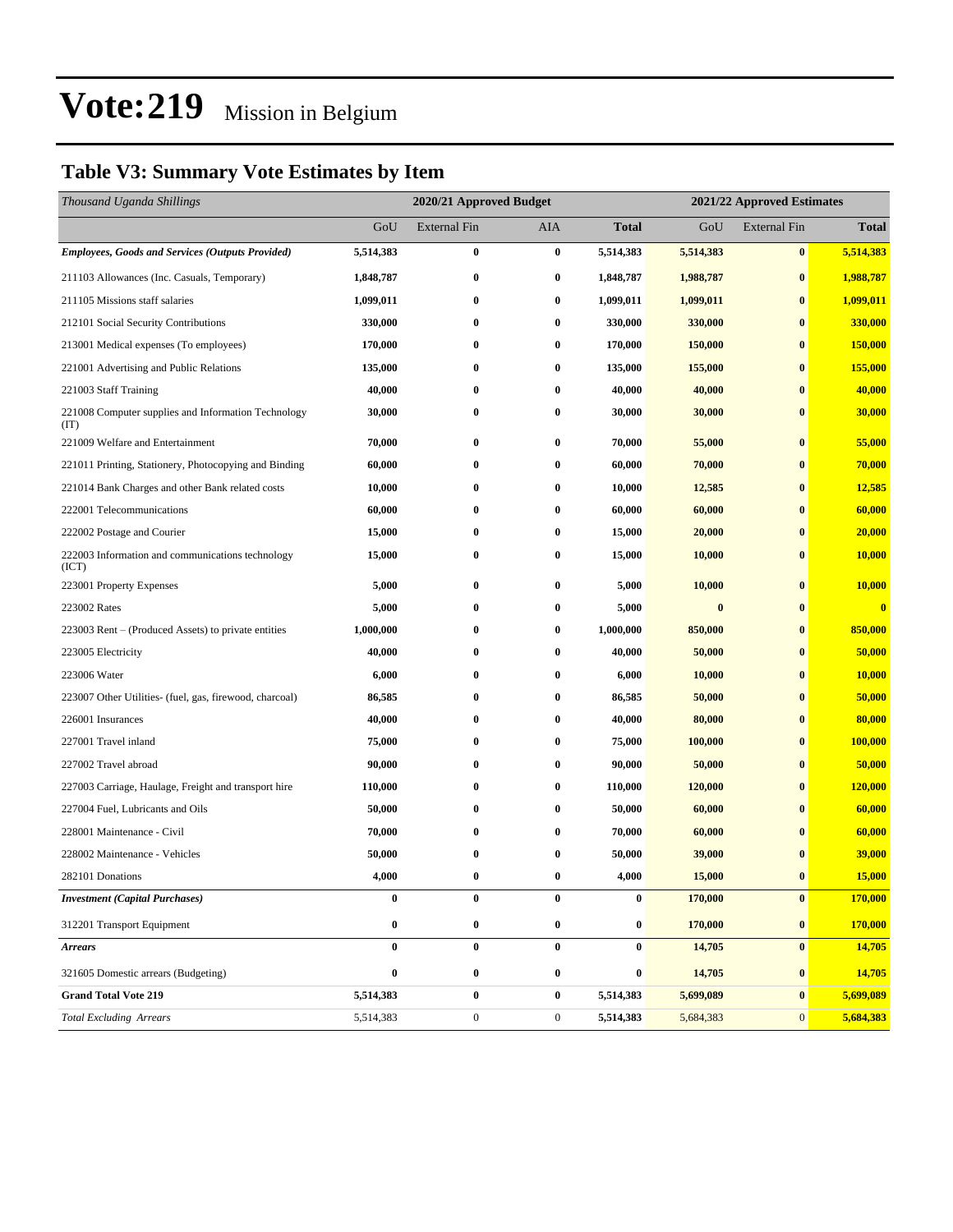### **Table V4: Detailed Estimates by Sub-SubProgramme, Department,Project and Budget Output and Item**

#### *Sub-SubProgrammme 52 Overseas Mission Services*

*Recurrent Budget Estimates*

#### **Department 01 Headquarters Brussels**

| Thousand Uganda Shillings                                                   | 2020/21 Approved Budget |                  |                  | 2021/22 Approved Estimates |                       |                  |               |
|-----------------------------------------------------------------------------|-------------------------|------------------|------------------|----------------------------|-----------------------|------------------|---------------|
| <b>Outputs Provided</b>                                                     | Wage                    | Non Wage         | AIA              | <b>Total</b>               | Wage                  | Non Wage         | <b>Total</b>  |
| <b>Budget Output 165201 Cooperation frameworks</b>                          |                         |                  |                  |                            |                       |                  |               |
| 211103 Allowances (Inc. Casuals, Temporary)                                 | $\boldsymbol{0}$        | 1,568,787        | $\overline{0}$   | 1,568,787                  | $\mathbf{0}$          | 1,518,787        | 1,518,787     |
| 211105 Missions staff salaries                                              | 1,099,011               | $\boldsymbol{0}$ | $\mathbf{0}$     | 1,099,011                  | 1,099,011             | $\boldsymbol{0}$ | 1,099,011     |
| 212101 Social Security Contributions                                        | $\boldsymbol{0}$        | 330,000          | $\mathbf{0}$     | 330,000                    | $\mathbf{0}$          | 330,000          | 330,000       |
| 213001 Medical expenses (To employees)                                      | $\boldsymbol{0}$        | 170,000          | $\mathbf{0}$     | 170,000                    | $\boldsymbol{0}$      | $\mathbf{0}$     | $\bf{0}$      |
| 221001 Advertising and Public Relations                                     | $\boldsymbol{0}$        | 70,000           | $\mathbf{0}$     | 70,000                     | $\mathbf{0}$          | 50,000           | 50,000        |
| 221008 Computer supplies and Information Technology (IT)                    | $\boldsymbol{0}$        | 30,000           | $\overline{0}$   | 30,000                     | $\mathbf{0}$          | 30,000           | 30,000        |
| 221009 Welfare and Entertainment                                            | $\boldsymbol{0}$        | 40,000           | $\mathbf{0}$     | 40,000                     | $\mathbf{0}$          | 25,000           | 25,000        |
| 221011 Printing, Stationery, Photocopying and Binding                       | $\boldsymbol{0}$        | 60,000           | $\mathbf{0}$     | 60,000                     | $\mathbf{0}$          | 70,000           | 70,000        |
| 222001 Telecommunications                                                   | $\boldsymbol{0}$        | 60,000           | $\overline{0}$   | 60,000                     | $\mathbf{0}$          | 60,000           | 60,000        |
| 222002 Postage and Courier                                                  | $\boldsymbol{0}$        | 15,000           | $\boldsymbol{0}$ | 15,000                     | $\mathbf{0}$          | 20,000           | 20,000        |
| 222003 Information and communications technology (ICT)                      | $\boldsymbol{0}$        | 15,000           | $\mathbf{0}$     | 15,000                     | $\mathbf{0}$          | 10,000           | 10,000        |
| 223001 Property Expenses                                                    | $\boldsymbol{0}$        | 5,000            | $\mathbf{0}$     | 5,000                      | $\mathbf{0}$          | 10,000           | 10,000        |
| 223002 Rates                                                                | $\boldsymbol{0}$        | 5,000            | $\mathbf{0}$     | 5,000                      | $\mathbf{0}$          | $\mathbf{0}$     | $\bf{0}$      |
| 227001 Travel inland                                                        | $\boldsymbol{0}$        | 50,000           | $\boldsymbol{0}$ | 50,000                     | $\mathbf{0}$          | 50,000           | 50,000        |
| 227002 Travel abroad                                                        | $\boldsymbol{0}$        | 90,000           | $\mathbf{0}$     | 90,000                     | $\mathbf{0}$          | 50,000           | 50,000        |
| 227003 Carriage, Haulage, Freight and transport hire                        | $\boldsymbol{0}$        | 110,000          | $\overline{0}$   | 110,000                    | $\mathbf{0}$          | 120,000          | 120,000       |
| 227004 Fuel, Lubricants and Oils                                            | $\mathbf{0}$            | 30,000           | $\mathbf{0}$     | 30,000                     | $\mathbf{0}$          | 40,000           | 40,000        |
| 228001 Maintenance - Civil                                                  | $\boldsymbol{0}$        | 50,000           | $\mathbf{0}$     | 50,000                     | $\mathbf{0}$          | $\mathbf{0}$     | $\bf{0}$      |
| 228002 Maintenance - Vehicles                                               | $\boldsymbol{0}$        | 50,000           | $\boldsymbol{0}$ | 50,000                     | $\mathbf{0}$          | 19,000           | 19,000        |
| 282101 Donations                                                            | $\boldsymbol{0}$        | 4,000            | $\boldsymbol{0}$ | 4,000                      | $\boldsymbol{0}$      | $\mathbf{0}$     | $\bf{0}$      |
| <b>Total Cost of Budget Output 01</b>                                       | 1,099,011               | 2,752,787        | 0                | 3,851,798                  | 1,099,011             | 2,402,787        | 3,501,798     |
| <b>Budget Output 165202 Consulars services</b>                              |                         |                  |                  |                            |                       |                  |               |
| 211103 Allowances (Inc. Casuals, Temporary)                                 | $\boldsymbol{0}$        | 60,000           | $\boldsymbol{0}$ | 60,000                     | $\mathbf{0}$          | 90,000           | 90,000        |
| 221001 Advertising and Public Relations                                     | $\boldsymbol{0}$        | 20,000           | $\mathbf{0}$     | 20,000                     | $\mathbf{0}$          | 30,000           | 30,000        |
| 221003 Staff Training                                                       | $\boldsymbol{0}$        | 40,000           | $\overline{0}$   | 40,000                     | $\boldsymbol{0}$      | $\boldsymbol{0}$ | $\bf{0}$      |
| 221014 Bank Charges and other Bank related costs                            | $\boldsymbol{0}$        | 10,000           | $\mathbf{0}$     | 10,000                     | $\mathbf{0}$          | 12,585           | 12,585        |
| 223003 Rent – (Produced Assets) to private entities                         | $\boldsymbol{0}$        | 1,000,000        | $\mathbf{0}$     | 1,000,000                  | $\mathbf{0}$          | 850,000          | 850,000       |
| 223005 Electricity                                                          | $\boldsymbol{0}$        | 40,000           | $\boldsymbol{0}$ | 40,000                     | $\mathbf{0}$          | 50,000           | 50,000        |
| 223006 Water                                                                | $\boldsymbol{0}$        | 6,000            | $\mathbf{0}$     | 6,000                      | $\mathbf{0}$          | 10,000           | 10,000        |
| 223007 Other Utilities- (fuel, gas, firewood, charcoal)                     | $\boldsymbol{0}$        | 66,585           | $\boldsymbol{0}$ | 66,585                     | $\boldsymbol{0}$      | 10,000           | <b>10,000</b> |
| 226001 Insurances                                                           | $\boldsymbol{0}$        | 20,000           | $\boldsymbol{0}$ | 20,000                     | $\boldsymbol{0}$      | 10,000           | <b>10,000</b> |
| <b>Total Cost of Budget Output 02</b>                                       | $\pmb{\theta}$          | 1,262,585        | 0                | 1,262,585                  | $\boldsymbol{\theta}$ | 1,062,585        | 1,062,585     |
| Budget Output 165204 Promotion of trade, tourism, education, and investment |                         |                  |                  |                            |                       |                  |               |
| 211103 Allowances (Inc. Casuals, Temporary)                                 | $\boldsymbol{0}$        | 220,000          | $\boldsymbol{0}$ | 220,000                    | $\boldsymbol{0}$      | 380,000          | 380,000       |